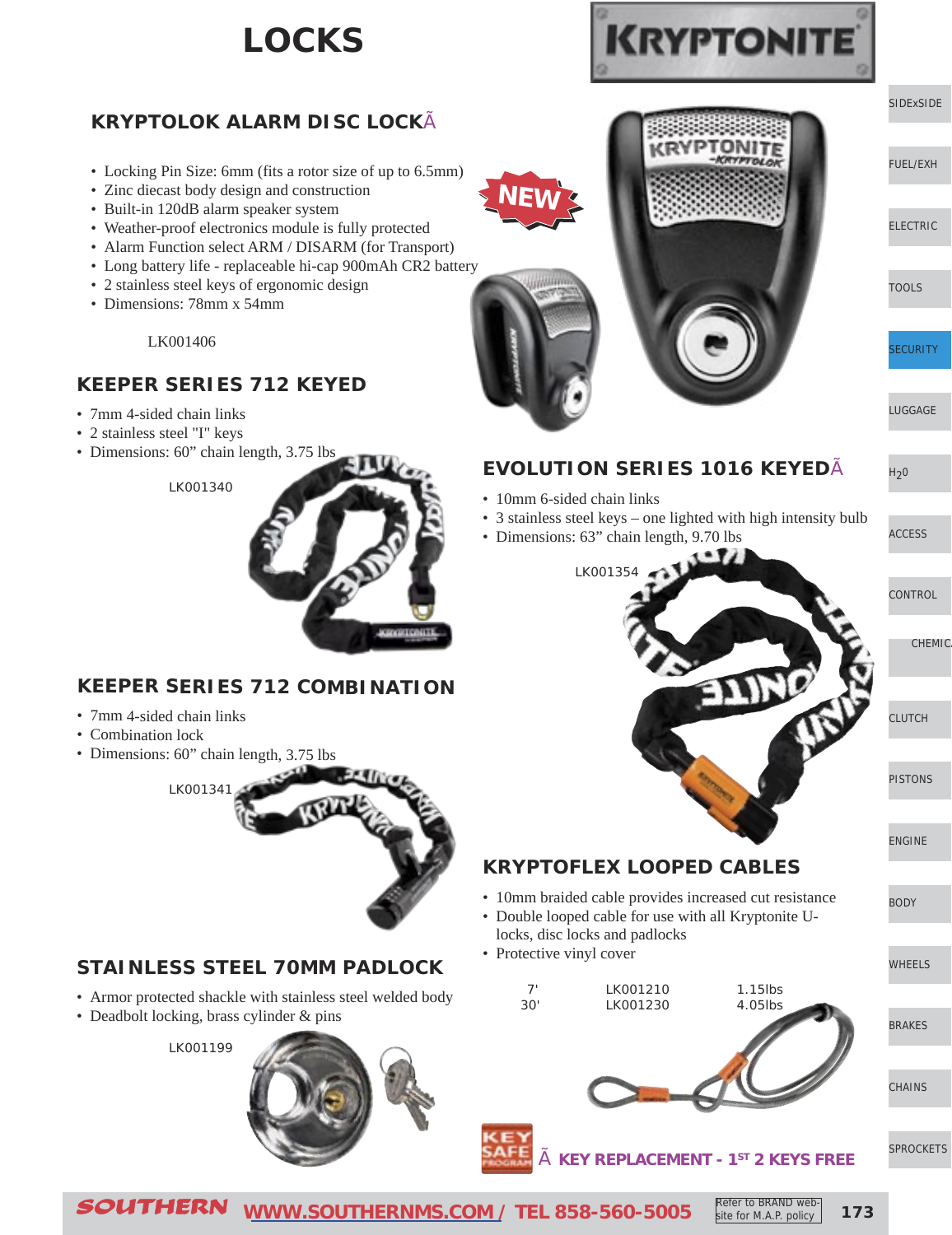

# **LOCKS**

# **CHAIN & EVOLUTION**

- **SERIES 4 LOCK**
- Cinch loop for effective lock-ups using less chain
- Offers nearly the same "in-use" length as a 5.5' chain, which means less bulk & weight to carry
	- Dimensions: 51" chain length, 10.55 lbs

LK001125

**NEW YORK NOOSE**

- 
- 
- 

### **KEEPER 5-S DISC LOCK**

- Stapler- style disc lock immobilizes vehicle to prevent roll-away or ride-away theft
- Dual reinforced disc-style cylinder
- 5.5mm pin fits smaller openings
- 2 stainless steel "I" keys
- Dimensions: 6.0mm max rotor thickness

1.24 lbs

CHROME LK001092 YELLOW LK001095



### **KRYPTOLOK 10-S DFS DISC LOCK**

- Hardened DROP FORGED STEEL resists cutting, sawing, freezing and chisel attacks
- Stapler- style disc-lock immobilizes vehicle to prevent rollaway or ride-away theft
- New dual reinforced disc-style cylinder
- 10mm locking pin diameter
- 2 stainless steel keys
- Dimensions: 8.0mm max rotor thickness 88.0mm max rotor insertion 0.91 lbs
- Includes pouch with belt clipzing

CHROME LK001048 ORANGE LK001045 YELLOW LK001046



## **EVOLUTION SERIES 4 DISC LOCK**

- 14mm hardened shackle resists cutting & leverage attacks
- High security disc cylinder with reinforced anti-drill, anti-pull protection system
- DOUBLE DEADBOLT locking mechanism
- 3 stainless steel keys one lighted with high intensity bulb
- Dimensions: 48mm W, 54mm H, 1.85 lbs

BLACK LK001051 RED LK001052 REMINDER CABLE, ONLY LK001070

YELLOW LK001082 KRYPTONE LOCK **KRYPTOLOK SERIES 2 DISC LOCK** • 13mm hardened shackle resists cutting & leverage attacks • Reinforced shield over crossbar & cylinder for security • High security disc cylinder with reinforced anti-drill, anti-pull protection system • Rotating dust cover protects cylinder • 2 stainless steel "I" keys • Dimensions: 42mm W, 49mm H, 1.35 lbs BLACK/YELLOW LK001067 à **KEY REPLACEMENT - 1ST 2 KEYS FREE**

• 14mm hardened shackle resists cutting & leverage attacks

- High security disc cylinder with reinforced anti-drill, anti-pull protection system
- DOUBLE DEADBOLT locking mechanism
- Hardened steel sleeve over crossbar for double security

**NEW YORK DISC LOCK**

- **[CONTROL](http://www.southernms.com/wp-content/uploads/2015/08/09_controls.pdf)** • 3 stainless steel keys – one lighted with high intensity bulb
	- Dimensions: 56mm W, 58mm H, 2.25 lbs

[CHEMICAL](http://www.southernms.com/wp-content/uploads/2015/08/10_chemicals.pdf)

[CLUTCH](http://www.southernms.com/wp-content/uploads/2015/08/11_clutch.pdf)

[SIDExSIDE](http://www.southernms.com/wp-content/uploads/2015/08/01_UTV.pdf)

[ELECTRIC](http://www.southernms.com/wp-content/uploads/2015/08/03_electrical.pdf)

**[TOOLS](http://www.southernms.com/wp-content/uploads/2015/08/04_tools.pdf)** 

[LUGGAGE](http://www.southernms.com/wp-content/uploads/2015/08/06_lugg.pdf)

 $H<sub>2</sub>0$ 

[ACCESS](http://www.southernms.com/wp-content/uploads/2015/08/08_accessories.pdf)

**[SECURITY](http://www.southernms.com/wp-content/uploads/2015/08/05_locks.pdf)** 

[FUEL/EXH](http://www.southernms.com/wp-content/uploads/2015/08/02_fuel_exh.pdf)

[PISTONS](http://www.southernms.com/wp-content/uploads/2015/08/12_pistons.pdf)

[ENGINE](http://www.southernms.com/wp-content/uploads/2015/08/13_engine.pdf)

### [BODY](http://www.southernms.com/wp-content/uploads/2015/08/14_body.pdf)

[WHEELS](http://www.southernms.com/wp-content/uploads/2015/08/15_wheel.pdf)

[BRAKES](http://www.southernms.com/wp-content/uploads/2015/08/16_brakes.pdf)

[CHAINS](http://www.southernms.com/wp-content/uploads/2015/08/17_chains.pdf)

[SPROCKETS](http://www.southernms.com/wp-content/uploads/2015/08/18_sprockets.pdf)



- 
-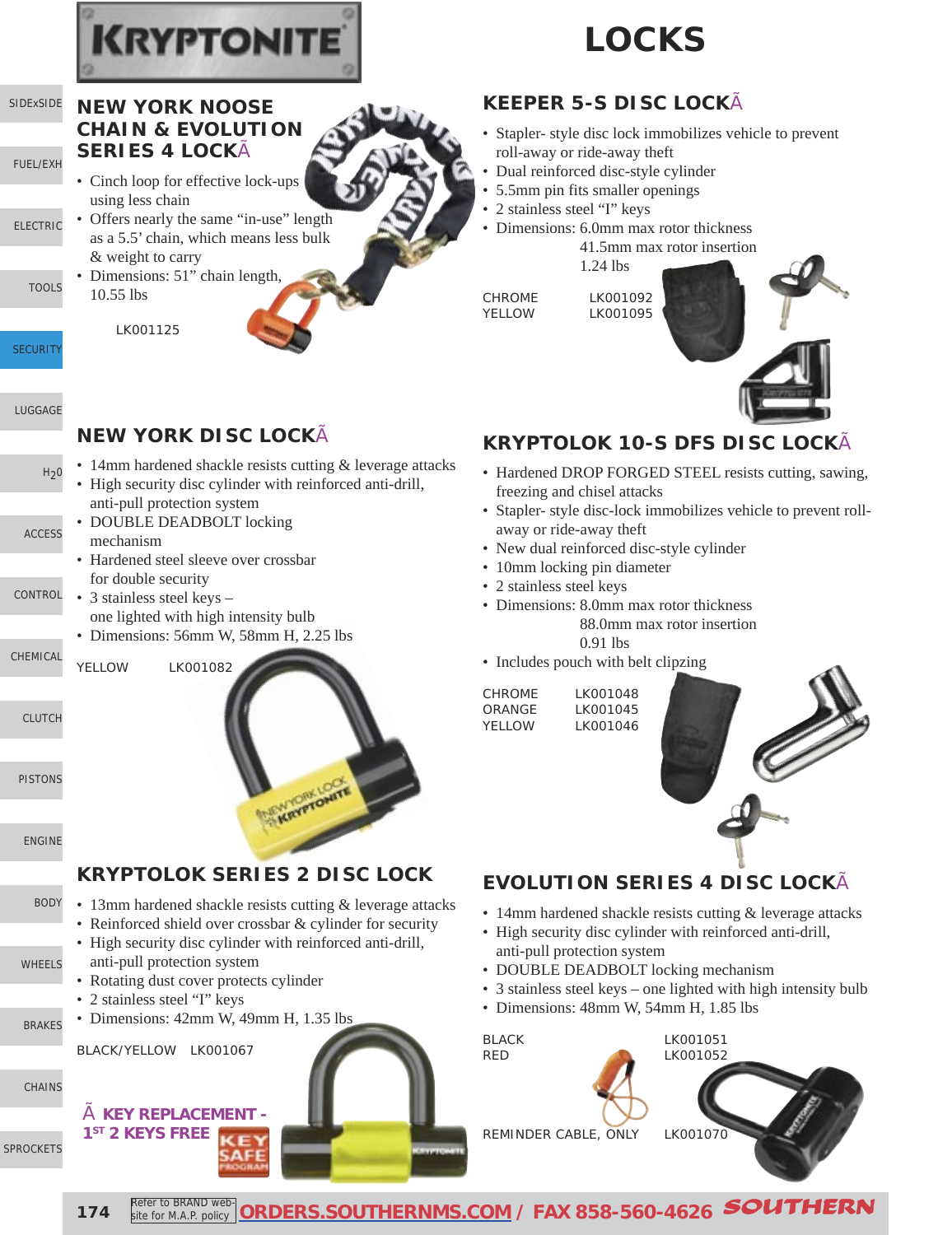## **LOCKS**





SOUTHERN **[WWW.SOUTHERNMS.COM](http://m.southernms.com) / TEL 858-560-5005 175**

Refer to BRAND website for M.A.P. policy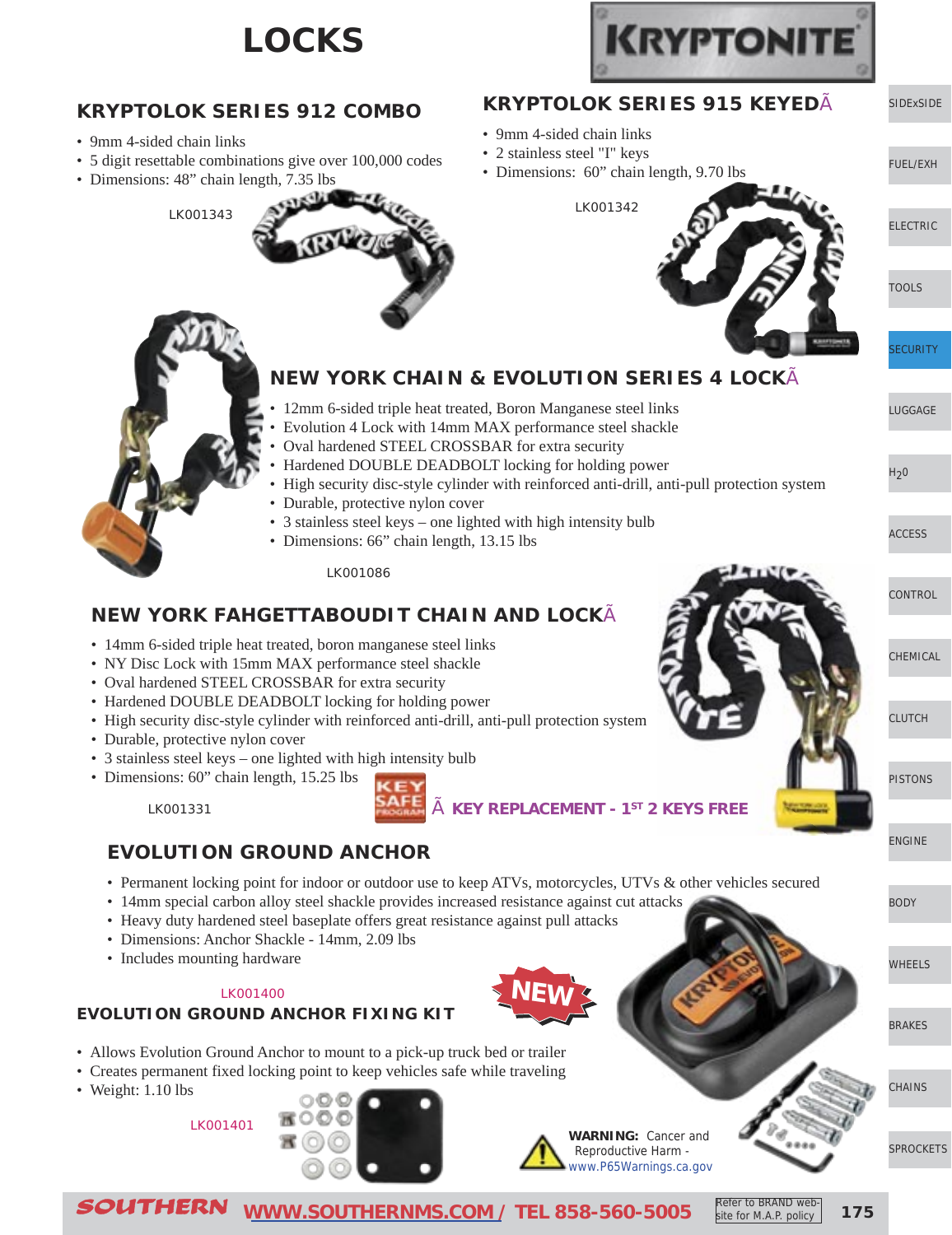

# **TIE DOWNS**

### [SIDExSIDE](http://www.southernms.com/wp-content/uploads/2015/08/01_UTV.pdf) [ELECTRIC](http://www.southernms.com/wp-content/uploads/2015/08/03_electrical.pdf) [FUEL/EXH](http://www.southernms.com/wp-content/uploads/2015/08/02_fuel_exh.pdf) [LUGGAGE](http://www.southernms.com/wp-content/uploads/2015/08/06_lugg.pdf) **[SECURITY](http://www.southernms.com/wp-content/uploads/2015/08/05_locks.pdf) [TOOLS](http://www.southernms.com/wp-content/uploads/2015/08/04_tools.pdf)**  $H<sub>2</sub>0$ [CONTROL](http://www.southernms.com/wp-content/uploads/2015/08/09_controls.pdf) [ACCESS](http://www.southernms.com/wp-content/uploads/2015/08/08_accessories.pdf) [CHEMICAL](http://www.southernms.com/wp-content/uploads/2015/08/10_chemicals.pdf) **WARNING:** Cancer and Reproductive Harm [www.P65Warnings.ca.gov](http://www.P65Warnings.ca.gov) **POWERTYE WITH SOFT-TYE & SECURE HOOK POWERTYE 2" RATCHET TIE DOWNS** • 6.5 ft. length with double security stitching • 7400 lb test strength nylon webbing • 2600 lb rated assembly strength • Snap-hook secure end on ratchet models • Zinc plated industrial grade 2'' wide ratchet assembly **POWERTYE 1" SOFT-TYE TIE DOWNS** • 4,500 lb test nylon webbing with Soft-Tye loop sewn-in • 1,200 lb assembly strength • 3/8" vinyl coated hooks • Industrial grade cambuckles on standard models • **Custom screening available - call for details POWERTYE 1 1/2" TIE DOWNS WITH SOFT TYE** • Soft-tye sewn-in so it won't scratch • Quik Safe hooks with unique self closing design • 6,000 lb test nylon • 600 lb workload per strap **COLOR 1" WIDE w/ SOFT-TYE 2" WIDE RATCHET** BLACK TD006102 TD006202 ORANGE TD006105 RED TD006101 ROYAL BLUE TD006103 **COLOR w/ SOFT-TYE** BLACK/BLACK TD006702 BLACK/ORANGE TD006715 BLUE/BLACK TD006703 ORANGE/BLACK TD006705 RED/BLACK TD006701 **WARNING:** Cancer and Reproductive Harm [www.P65Warnings.ca.gov](http://www.P65Warnings.ca.gov)

• Sewn-in soft-tye

• Use as tie down extension

• 12" or 18" lengths

- 4,500 lb test nylon, double stitched
- Industrial grade buckle (600 lb workload per strap)
- Secure hook, secures strap at anchor point

**WARNING:** Cancer and Reproductive Harm [www.P65Warnings.ca.gov](http://www.P65Warnings.ca.gov)

BLACK TD006802

• Available with sheepskin sleeve to reduce scratching

[PISTONS](http://www.southernms.com/wp-content/uploads/2015/08/12_pistons.pdf)

[CLUTCH](http://www.southernms.com/wp-content/uploads/2015/08/11_clutch.pdf)

[ENGINE](http://www.southernms.com/wp-content/uploads/2015/08/13_engine.pdf)

[BODY](http://www.southernms.com/wp-content/uploads/2015/08/14_body.pdf)

[WHEELS](http://www.southernms.com/wp-content/uploads/2015/08/15_wheel.pdf)

[BRAKES](http://www.southernms.com/wp-content/uploads/2015/08/16_brakes.pdf)

[CHAINS](http://www.southernms.com/wp-content/uploads/2015/08/17_chains.pdf)

[SPROCKETS](http://www.southernms.com/wp-content/uploads/2015/08/18_sprockets.pdf)

RED TD006401 TD006301 ROYAL BLUE TD006403 TD006303

**COLOR 12" LEN 18" LEN**

(18" long only and 1" or  $1\frac{1}{2}$ " wide only)

**POWERTYE 1" SOFT-TYES**

**18" LEN w/ SHEEPSKIN SLEEVE** BLACK TD006402 TD006302 TD006504 (1" WIDE) TD006504 (1½" WIDE)

### **MULTI-USE TIE DOWNS**

- High quality, economically priced
- 1" nylon webbing
- Vinyl coated hook
- Available in standard or ratchet styles

| <b>COLOR</b>  | <b>STANDARD</b> | <b>RATCHET</b> |
|---------------|-----------------|----------------|
| <b>BI ACK</b> | TD001002        | TD001012       |
| BI UF         | TD001003        | TD001013       |
| RFD           | TD001001        | TD001011       |



| 176 |  | Refer to BRAND web- ORDERS.SOUTHERNMS.COM / FAX 858-560-4626 SOUTHERN |  |
|-----|--|-----------------------------------------------------------------------|--|
|-----|--|-----------------------------------------------------------------------|--|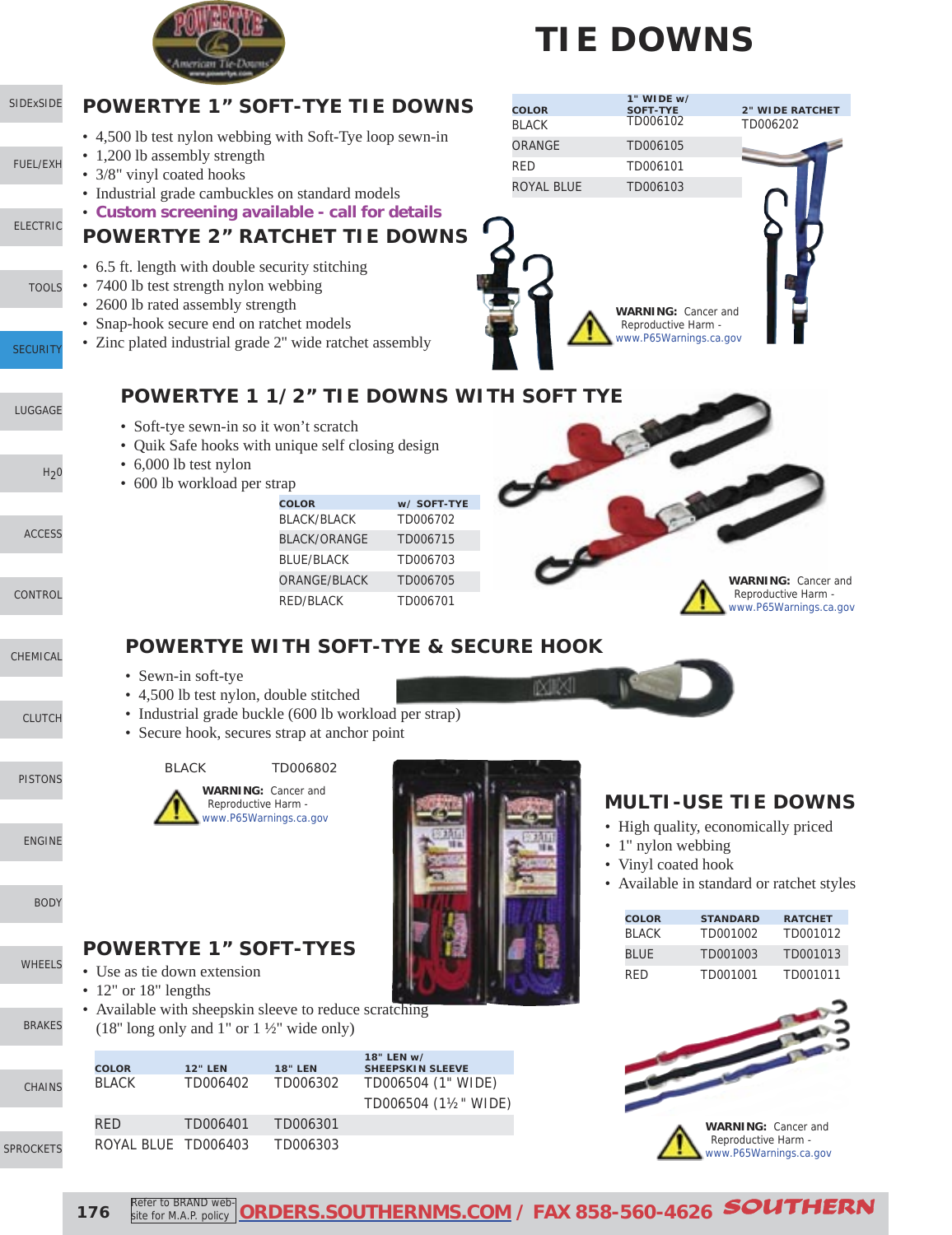## **TIE DOWNS**



[SIDExSIDE](http://www.southernms.com/wp-content/uploads/2015/08/01_UTV.pdf)

[ELECTRIC](http://www.southernms.com/wp-content/uploads/2015/08/03_electrical.pdf)

[TOOLS](http://www.southernms.com/wp-content/uploads/2015/08/04_tools.pdf)

[LUGGAGE](http://www.southernms.com/wp-content/uploads/2015/08/06_lugg.pdf)

[CONTROL](http://www.southernms.com/wp-content/uploads/2015/08/09_controls.pdf)

[CHEMICAL](http://www.southernms.com/wp-content/uploads/2015/08/10_chemicals.pdf)

[PISTONS](http://www.southernms.com/wp-content/uploads/2015/08/12_pistons.pdf)

[ENGINE](http://www.southernms.com/wp-content/uploads/2015/08/13_engine.pdf)

[BODY](http://www.southernms.com/wp-content/uploads/2015/08/14_body.pdf)

[WHEELS](http://www.southernms.com/wp-content/uploads/2015/08/15_wheel.pdf)

[CLUTCH](http://www.southernms.com/wp-content/uploads/2015/08/11_clutch.pdf)

[ACCESS](http://www.southernms.com/wp-content/uploads/2015/08/08_accessories.pdf)

 $H<sub>2</sub>0$ 

**[SECURITY](http://www.southernms.com/wp-content/uploads/2015/08/05_locks.pdf)** 

[FUEL/EXH](http://www.southernms.com/wp-content/uploads/2015/08/02_fuel_exh.pdf)



### **ANCRA BIG BIKE TIE DOWNS**

- $1\frac{1}{2}$ " x 66" length
- Patented gradual release ratchet with wide easy grip handle
- 6000 lb tensile strength nylon webbing
- **COLOR BLACK** • 1800 lb assembly strength / 800 lb working load
- 2 vinyl-covered hooks
- Available in std cam and ratchet styles
- Packaged in pairs

### **ANCRA ATV RAT PACK TIE DOWNS**

- 4500 lb tensile strength nylon webbing
- 1200 lb assembly strength / 400 lb working load per strap
- 2 vinyl-covered hooks
- Available as mini ratchet style
- Packaged in pairs

|  | <b>ANCRA 3 POINT RECOVERY STRAP</b> |  |
|--|-------------------------------------|--|
|  |                                     |  |

- Designed to recover immobile or disabled recreational vehicles
- Two piece design keeps snowmobile front skis and/or front tires aligned with the pulling vehicle while the soft-loop with protective sleeves help protect the vehicles finish
- Heavy duty zinc plated snap hooks and D-rings
- 1000 lbs working load limit

TD002090



**ANCRA 3' WHEEL TIES**

• Keeps rear wheels in trailer channels

TD002010

| <b>COLOR</b> | <b>STD CAM</b>    | <b>RATCHET</b><br>W/SOFT HOOK W/SOFT HOOK RATCHET | <b>ATV RAT PACK</b> |
|--------------|-------------------|---------------------------------------------------|---------------------|
| BLACK        | TD002411 TD002431 |                                                   |                     |
| RED.         |                   |                                                   | TD002301            |

**ANCRA "THE ORIGINALS"**

• 4500 lb tensile strength nylon webbing

• Cam-lever locking buckle; 2 vinyl-covered hooks • Red snapper spring-loaded hook replaces end hook

BLACK TD002002 TD002102 TD002202 BLUE TD002003 TD002103 TD002203

RED TD002001 TD002101 TD002201

• 1200 lb assembly strength

**COLOR ORIGINAL**

GREEN TD002905 ORANGE TD002907

RED SNAPPER TD002005

 $\bullet$  5 1/2" long

• Sold in pairs

### **ANCRA SOFT HOOK EXTENSIONS**

• Eliminates metal-to-metal contact

| 12" | <b>BLACK</b> | TD002008 |
|-----|--------------|----------|
| 18" | BI ACK       | TD002009 |
| 18" | GRFFN        | TD002016 |
| 18" | ORANGE       | TD002015 |
|     |              |          |



**WARNING:** Cancer and Reproductive Harm [www.P65Warnings.ca.gov](http://www.P65Warnings.ca.gov)

**ORIGINAL W/SOFT HOOK RATCHET W/SOFT HOOK**

### **ANCRA BOLT-ON FIT KITS**

- Tie down fitting in floor-mounted anchor plate
- Strong and secure, without protruding hardware
- Kit includes removable fitting, base plate & hardware



Refer to BRAND website for M.A.P. policy





**[CHAINS](http://www.southernms.com/wp-content/uploads/2015/08/17_chains.pdf)** 

[BRAKES](http://www.southernms.com/wp-content/uploads/2015/08/16_brakes.pdf)



|                                 |                           | - Emminales metai-to-metai comaet |  |
|---------------------------------|---------------------------|-----------------------------------|--|
|                                 | • Protects paint & chrome |                                   |  |
| • Doubles as tie down extension |                           |                                   |  |
| 12"                             | <b>BI ACK</b>             | TD002008                          |  |